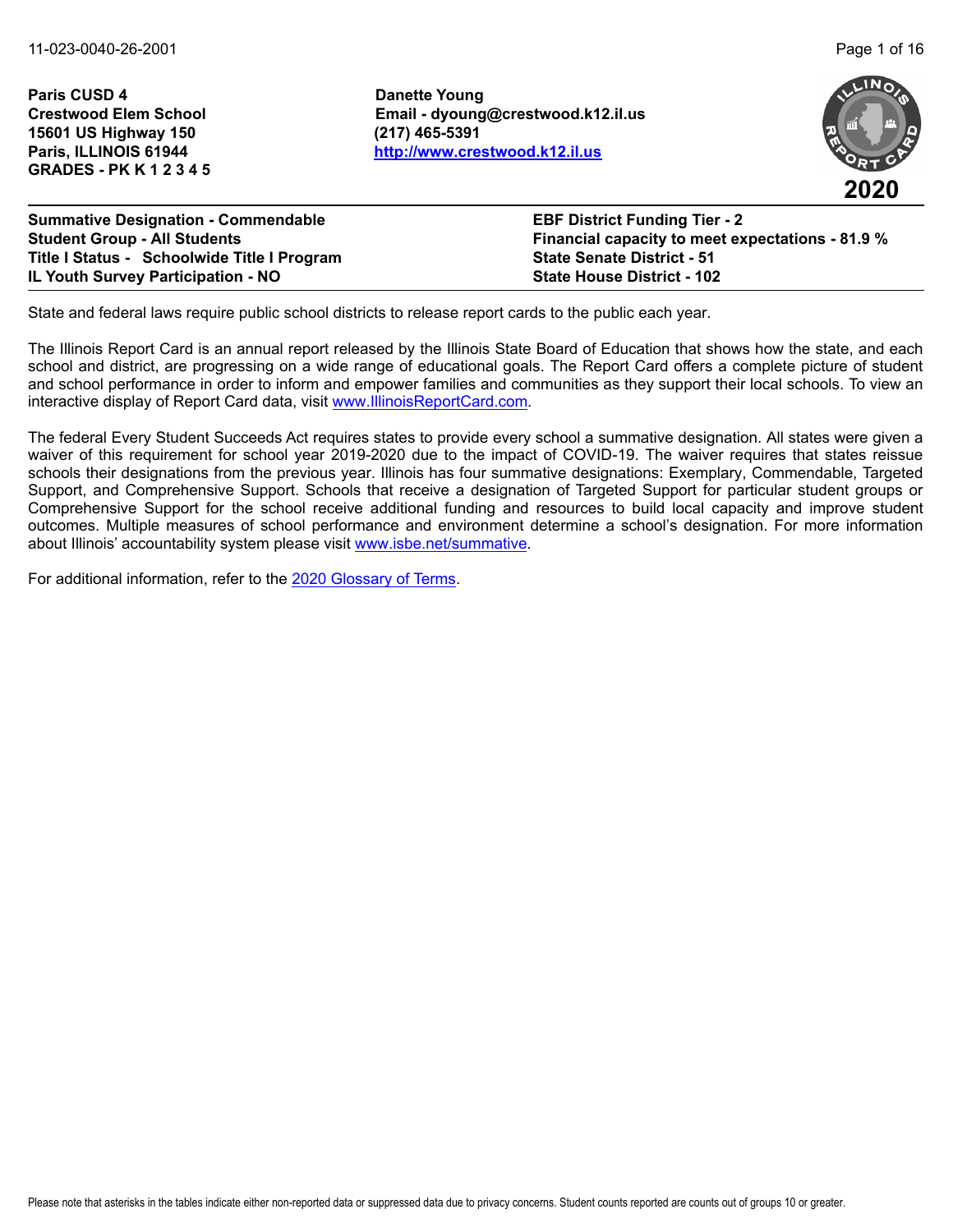# **STUDENTS**

|                 | <b>STUDENT ENROLLMENT</b> |         |              |          |         |                                                          |                    |                         |                                                         |         |                      |                 |
|-----------------|---------------------------|---------|--------------|----------|---------|----------------------------------------------------------|--------------------|-------------------------|---------------------------------------------------------|---------|----------------------|-----------------|
|                 | All                       | White   | <b>Black</b> | Hispanic | Asian   | <b>Native</b><br>Hawaiian<br>/Pacific<br><b>Islander</b> | American<br>Indian | Two or<br>More<br>Races | <b>Children</b><br>with<br><b>Disabilities Learners</b> | English | Low<br><b>Income</b> | <b>Homeless</b> |
| School          | 324                       | 315     |              |          | 2       | $\star$                                                  |                    | 4                       | 36                                                      |         | 90                   | 7               |
|                 |                           | 97.2%   | 0.3%         | 0.3%     | 0.6%    | *                                                        | 0.3%               | 1.2%                    | 11.1%                                                   | 0.3%    | 27.8%                | 2.2%            |
| <b>District</b> | 474                       | 456     |              | 6        | 4       | $\star$                                                  |                    | 6                       | 48                                                      | 2       | 148                  | 13              |
|                 |                           | 96.2%   | 0.2%         | 1.3%     | 0.8%    | *                                                        | 0.2%               | 1.3%                    | 10.1%                                                   | 0.4%    | 31.2%                | 2.7%            |
| <b>State</b>    | 1,957,018                 | 929,443 | 324,212      | 519,982  | 102,732 | 2,035                                                    | 4,936              | 73,678                  | 348,751                                                 | 245,502 | 949,618              | 38,890          |
|                 |                           | 47.5%   | 16.6%        | 26.6%    | 5.2%    | 0.1%                                                     | 0.3%               | 3.8%                    | 17.8%                                                   | 12.5%   | 48.5%                | 2.0%            |

**Student Enrollment** is based on Serving School.

**Children with Disabilities** are those students eligible to receive special education services through an IEP or support through a 504 plan. **English Learners** are students eligible for transitional bilingual programs. **Low Income** are students who receive or live in households that receive SNAP or TANF; are classified as homeless, migrant, runaway, Head Start, or foster children; or live in a household where the household income meets the USDA income guidelines to receive free or reduced-price meals.

**Homeless** students are those who do not have permanent and adequate homes.

|                 | <b>CHRONIC ABSENTEEISM RATE</b> |       |              |                 |         |                                       |          |                |                         |                         |          |               |
|-----------------|---------------------------------|-------|--------------|-----------------|---------|---------------------------------------|----------|----------------|-------------------------|-------------------------|----------|---------------|
|                 |                                 |       |              |                 |         | <b>Native</b><br>Hawaiian<br>/Pacific | American | Two or<br>More | <b>Children</b><br>with | <b>Students</b><br>with | English  | Low           |
|                 | All                             | White | <b>Black</b> | <b>Hispanic</b> | Asian   | Islander                              | Indian   | Races          | <b>Disabilities</b>     | <b>IEPs</b>             | Learners | <b>Income</b> |
| School          | 3.0%                            | 2.7%  | $\star$      | $\star$         | $\star$ | ÷                                     | $\star$  |                | 5.0%                    | 5.0%                    | $\star$  | 5.2%          |
| <b>District</b> | 4.6%                            | 4.6%  | ÷            | $\star$         |         |                                       | $\star$  |                | 15.2%                   | 15.2%                   | *        | 8.1%          |
| <b>State</b>    | 11.0%                           | 7.8%  | 18.7%        | 12.5%           | 5.7%    | 10.0%                                 | 15.6%    | 13.0%          | 16.3%                   | 16.9%                   | 11.3%    | 16.4%         |

**Users of this report should note that this data may have possibly been affected by the suspension of in-person instruction during the 2019-20 school year. While it was collected in accordance with ISBE data policy and validated through normal procedures, the state environment and policy changes resulting from the suspension of in-person instruction may have possibly affected the results. Thus, please use caution when interpreting results and trends.**

|                 | <b>ISTUDENT MOBILITY RATE</b> |      |        |       |              |                 |         |                 |          |         |                     |                 |          |               |
|-----------------|-------------------------------|------|--------|-------|--------------|-----------------|---------|-----------------|----------|---------|---------------------|-----------------|----------|---------------|
|                 |                               |      |        |       |              |                 |         | <b>Native</b>   |          |         |                     |                 |          |               |
|                 |                               |      |        |       |              |                 |         | Hawaiian        |          | Two or  | <b>Children</b>     | <b>Students</b> |          |               |
|                 |                               |      |        |       |              |                 |         | /Pacific        | American | More    | with                | with            | English  | Low           |
|                 | All                           | Male | Female | White | <b>Black</b> | <b>Hispanic</b> | Asian   | <b>Islander</b> | Indian   | Races   | <b>Disabilities</b> | <b>IEPs</b>     | Learners | <b>Income</b> |
| School          | 4.0%                          | 2.6% | 5.7%   | 4.1%  |              | $\star$         | $\star$ | $\star$         | $\star$  | $\star$ | 3.4%                | 3.4%            |          | 4.5%          |
| <b>District</b> | 5.1%                          | 4.3% | 6.1%   | 4.9%  |              |                 |         | $\star$         |          |         | 11.6%               | 11.6%           |          | 8.5%          |
| <b>State</b>    | 6.2%                          | 6.5% | 5.8%   | 4.1%  | 11.8%        | 5.9%            | 6.1%    | 8.2%            | 8.6%     | 7.6%    | 6.2%                | 6.8%            | 7.4%     | 9.0%          |

**Students with IEPs** are those eligible to receive special education services.

Users of this report should note that this data may have possibly been affected by the suspension of in-person instruction during the 2019-20 school year. While it was collected **in accordance with ISBE data policy and validated through normal procedures, the state environment and policy changes resulting from the suspension of in-person instruction may have possibly affected the results. Thus, please use caution when interpreting results and trends.**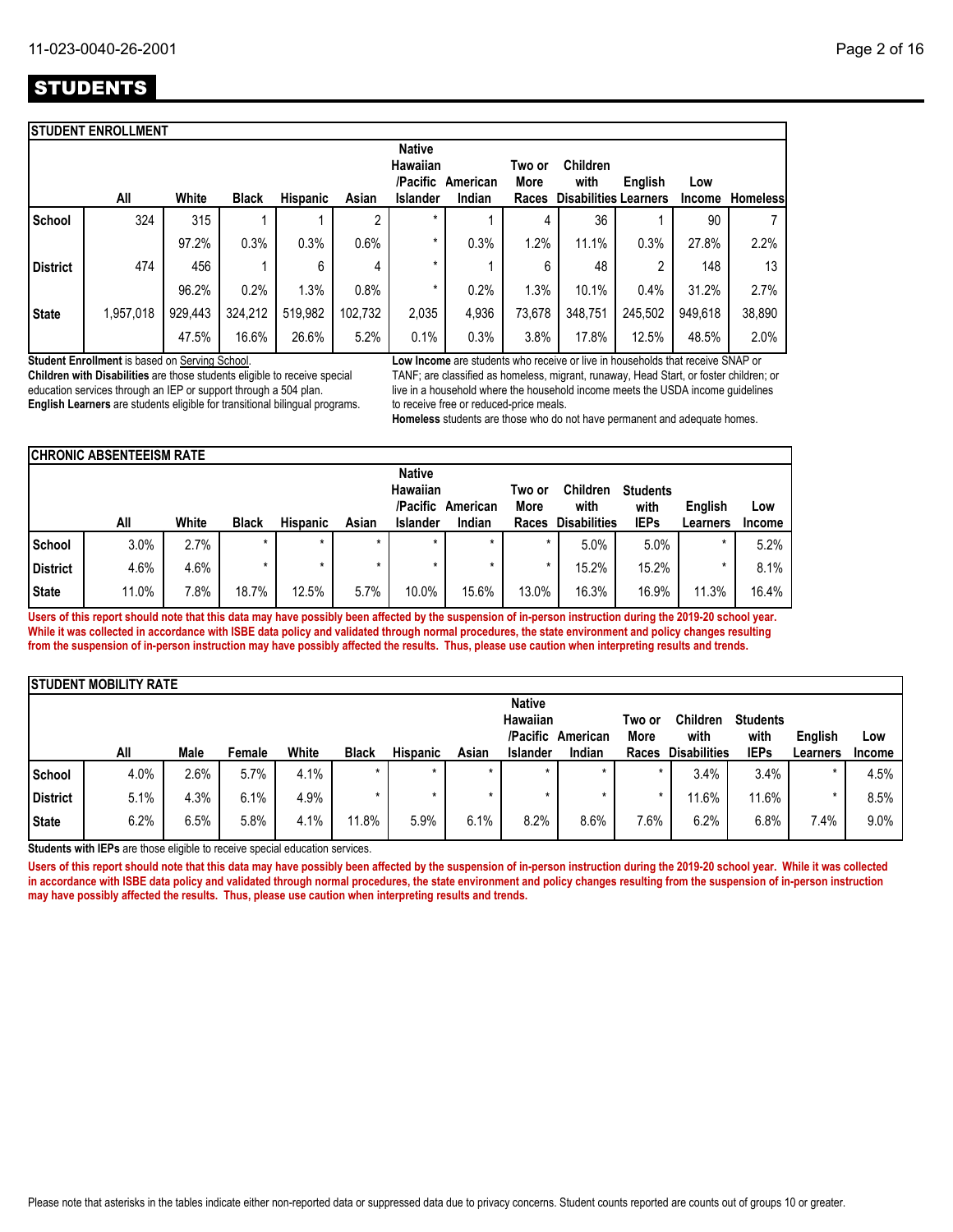## GIFTED STUDENTS

"Gifted Education" is defined as educational services, including differentiated curricula and instructional methods, designed to meet the needs of gifted children as defined in Article 14A of this code.

"Advanced Academic Program" is defined as a course of study to which students are assigned based on advanced cognitive ability or advanced academic achievement compared to local age peers and in which the curriculum is substantially differentiated from the general curriculum to provide appropriate challenge and pace. Note that gifted students are a subset of accelerated placement /advanced academic program students and are included in these metrics also.

| <b>ISTUDENTS ASSESSED FOR</b><br><b>GIFTEDNESS</b> |   |  |  |  |  |  |  |  |  |  |
|----------------------------------------------------|---|--|--|--|--|--|--|--|--|--|
| % Students<br># Students                           |   |  |  |  |  |  |  |  |  |  |
| School                                             |   |  |  |  |  |  |  |  |  |  |
| <b>District</b>                                    | ÷ |  |  |  |  |  |  |  |  |  |
| 165,182<br>7.6%<br><b>State</b>                    |   |  |  |  |  |  |  |  |  |  |

|          | <b>STUDENTS ASSESSED FOR GIFTEDNESS (Demographics)</b> |         |        |       |              |                 |         |                           |          |                |                 |          |         |
|----------|--------------------------------------------------------|---------|--------|-------|--------------|-----------------|---------|---------------------------|----------|----------------|-----------------|----------|---------|
|          |                                                        |         |        |       |              |                 |         | <b>Native</b><br>Hawaiian |          |                | <b>Students</b> |          |         |
|          |                                                        |         |        |       |              |                 |         | /Pacific                  | American | Two or<br>More | With            | English  | Low     |
|          | All                                                    | Male    | Female | White | <b>Black</b> | <b>Hispanic</b> | Asian   | <b>Islander</b>           | Indian   | Races          | <b>IEPs</b>     | Learners | Income  |
| School   |                                                        | $\star$ |        |       | $\star$      | $\star$         | $\star$ |                           |          | $\star$        |                 |          | $\star$ |
| District |                                                        | $\star$ |        |       | ÷            | ÷               | $\star$ |                           |          | ×              |                 |          | $\star$ |
| State    | 165,182                                                | 7.5%    | 7.7%   | 8.5%  | 4.7%         | 5.5%            | 18.4%   | 8.1%                      | 7.4%     | 9.1%           | 5.9%            | 6.3%     | 4.7%    |

|              |            | <b>ISTUDENTS ASSESSED FOR GIFTEDNESS TAUGHT BY</b><br><b>IGIFTED-ENDORSED TEACHERS</b> |  |  |  |  |  |  |
|--------------|------------|----------------------------------------------------------------------------------------|--|--|--|--|--|--|
|              | # Students | % Students                                                                             |  |  |  |  |  |  |
| l School     | $\star$    | $\star$                                                                                |  |  |  |  |  |  |
| District     | $\star$    | $\star$                                                                                |  |  |  |  |  |  |
| <b>State</b> | 19.414     | በ 9%                                                                                   |  |  |  |  |  |  |

|              | <b>STUDENTS ASSESSED FOR GIFTEDNESS TAUGHT BY GIFTED-ENDORSED TEACHERS (Demographics)</b> |         |        |       |              |                 |         |                                                   |                    |                         |                                        |                     |               |
|--------------|-------------------------------------------------------------------------------------------|---------|--------|-------|--------------|-----------------|---------|---------------------------------------------------|--------------------|-------------------------|----------------------------------------|---------------------|---------------|
|              | All                                                                                       | Male    | Female | White | <b>Black</b> | <b>Hispanic</b> | Asian   | <b>Native</b><br>Hawaiian<br>/Pacific<br>Islander | American<br>Indian | Two or<br>More<br>Races | <b>Students</b><br>With<br><b>IEPs</b> | English<br>Learners | Low<br>Income |
| School       |                                                                                           | $\star$ |        |       | $\star$      |                 | $\star$ |                                                   |                    | $\star$                 | $\star$                                |                     |               |
| District     |                                                                                           |         |        |       | ÷            |                 |         |                                                   |                    |                         | $\star$                                |                     |               |
| <b>State</b> | 19.414                                                                                    | 0.9%    | 0.9%   | 1.1%  | 0.3%         | 0.6%            | 2.7%    | 0.3%                                              | 0.7%               | 0.9%                    | 0.4%                                   | 0.4%                | 0.4%          |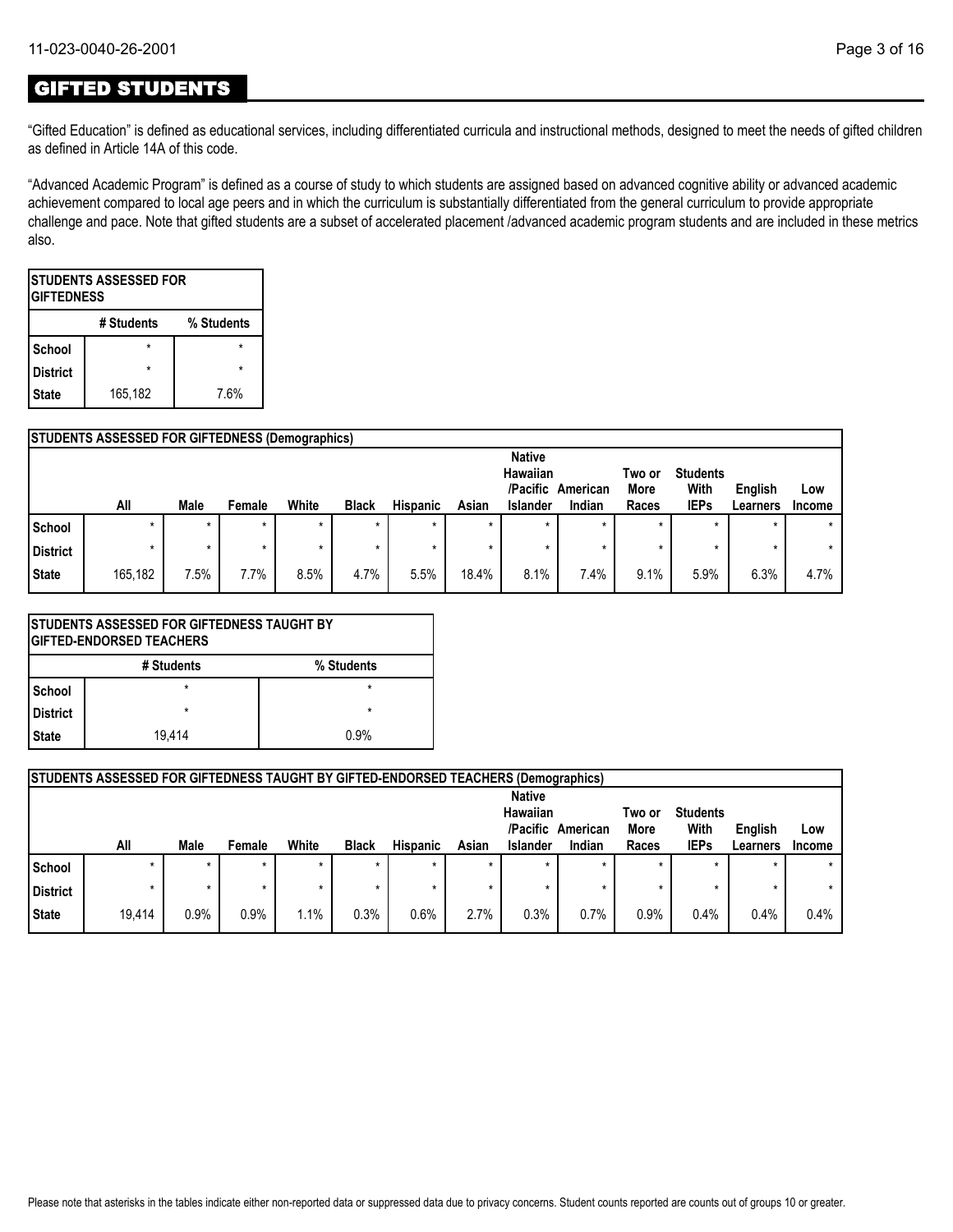### 11-023-0040-26-2001 Page 4 of 16

|            | <b>ISTUDENTS IDENTIFIED AS GIFTED</b> |            |  |  |  |  |  |  |  |  |
|------------|---------------------------------------|------------|--|--|--|--|--|--|--|--|
|            | # Students                            | % Students |  |  |  |  |  |  |  |  |
| l School   | $\star$                               | ×          |  |  |  |  |  |  |  |  |
| l District | $\star$                               | $\star$    |  |  |  |  |  |  |  |  |
| State      | 50,813                                | 2.3%       |  |  |  |  |  |  |  |  |

### **STUDENTS IDENTIFIED AS GIFTED (Demographics)**

|                 |        |         |         |         |              |                 |         | <b>Native</b><br>Hawaiian |          | Two or      | <b>Students</b> |          |               |
|-----------------|--------|---------|---------|---------|--------------|-----------------|---------|---------------------------|----------|-------------|-----------------|----------|---------------|
|                 |        |         |         |         |              |                 |         | /Pacific                  | American | <b>More</b> | With            | English  | Low           |
|                 | All    | Male    | Female  | White   | <b>Black</b> | <b>Hispanic</b> | Asian   | Islander                  | Indian   | Races       | <b>IEPs</b>     | Learners | <b>Income</b> |
| School          | ÷      | $\star$ | $\star$ | $\star$ | $\star$      |                 |         | $\star$                   | $\star$  | $\star$     | $\star$         |          | $\star$       |
| <b>District</b> |        | $\ast$  |         |         | *            |                 |         |                           |          | $\star$     |                 |          | $\star$       |
| State           | 50,813 | 2.3%    | 2.4%    | 2.5%    | 1.1%         | $.4\%$          | $9.9\%$ | 3.4%                      | .3%      | 2.7%        | 0.6%            | 0.5%     | 1.0%          |

|                          | ISTUDENTS IDENTIFIED AS GIFTED TAUGHT BY<br><b>GIFTED-ENDORSED TEACHERS</b> |         |  |  |  |  |  |  |
|--------------------------|-----------------------------------------------------------------------------|---------|--|--|--|--|--|--|
| % Students<br># Students |                                                                             |         |  |  |  |  |  |  |
| School                   | $\star$                                                                     | $\star$ |  |  |  |  |  |  |
| <b>District</b>          | $\star$                                                                     | $\star$ |  |  |  |  |  |  |
| <b>State</b>             | 9.454                                                                       | 0.4%    |  |  |  |  |  |  |

|          | <b>STUDENTS IDENTIFIED AS GIFTED TAUGHT BY GIFTED-ENDORSED TEACHERS (Demographics)</b> |         |         |       |              |                 |         |                                       |          |                |                         |          |        |
|----------|----------------------------------------------------------------------------------------|---------|---------|-------|--------------|-----------------|---------|---------------------------------------|----------|----------------|-------------------------|----------|--------|
|          |                                                                                        |         |         |       |              |                 |         | <b>Native</b><br>Hawaiian<br>/Pacific | American | Two or<br>More | <b>Students</b><br>With | English  | Low    |
|          | All                                                                                    | Male    | Female  | White | <b>Black</b> | <b>Hispanic</b> | Asian   | <b>Islander</b>                       | Indian   | Races          | <b>IEPs</b>             | Learners | Income |
| School   | ÷                                                                                      | $\star$ | $\star$ | *     | *            |                 | $\star$ | ÷                                     |          |                | ÷                       |          |        |
| District |                                                                                        |         |         |       | ÷            |                 |         | ÷                                     |          |                |                         |          |        |
| State    | 9,454                                                                                  | 0.4%    | 0.4%    | 0.5%  | 0.1%         | 0.2%            | 1.9%    | 0.1%                                  | 0.3%     | 0.5%           | 0.1%                    | 0.1%     | 0.1%   |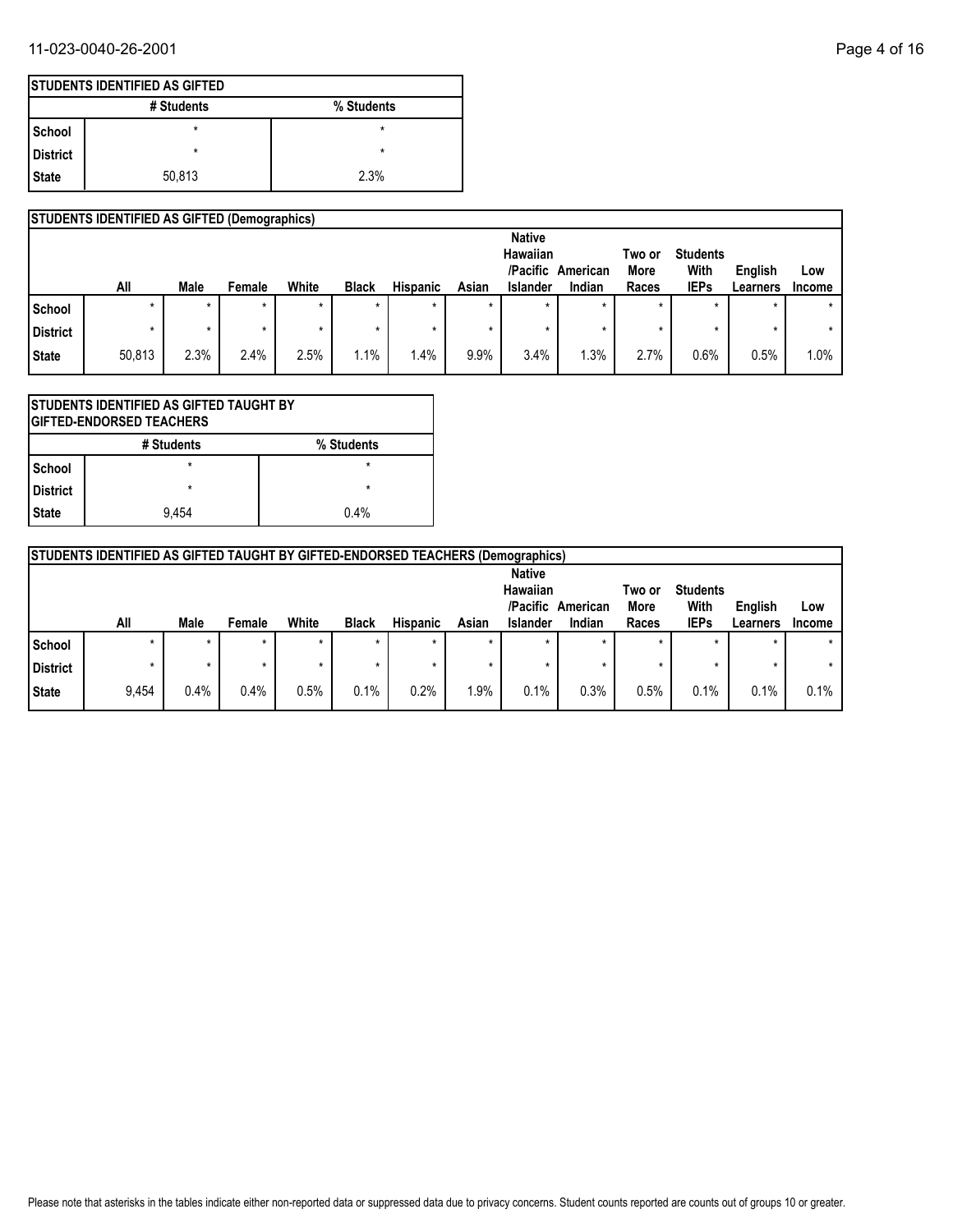| TOTAL SCHOOL DAYS |  |
|-------------------|--|
|                   |  |

| <b>Number of Days</b> |     |  |  |  |  |
|-----------------------|-----|--|--|--|--|
| School                | 176 |  |  |  |  |
| <b>District</b>       | 176 |  |  |  |  |
| <b>State</b>          | 175 |  |  |  |  |

**Users of this report should note that this data may have possibly been affected by the suspension of in-person instruction during the 2019-20 school year. While it was collected in accordance with ISBE data policy and validated through normal procedures, the state environment and policy changes resulting from the suspension of in-person instruction may have possibly affected the results. Thus, please use caution when interpreting results and trends.**

| % of 8TH GRADERS<br>PASSING ALGEBRA I |       |  |  |  |  |
|---------------------------------------|-------|--|--|--|--|
| School                                |       |  |  |  |  |
| <b>District</b>                       | 42.6% |  |  |  |  |
| <b>State</b>                          | 30.8% |  |  |  |  |

**Users of this report should note that this data may have possibly been affected by the suspension of in-person instruction during the 2019-20 school year. HOWEVER, based on the data collected and comparisons to historical data, the data collected for this collection cycle does not, in aggregate, exhibit greater variation than is normally observed from year to year.**

| <b>ISTUDENT-TO-STAFF RATIOS</b> |                                        |                                       |                                            |                         |  |  |  |  |
|---------------------------------|----------------------------------------|---------------------------------------|--------------------------------------------|-------------------------|--|--|--|--|
|                                 | Pupil-<br><b>Teacher</b><br>Elementary | Pupil-<br><b>Teacher</b><br>Secondary | Pupil-<br><b>Certified</b><br><b>Staff</b> | Pupil-<br>Administrator |  |  |  |  |
| School                          |                                        |                                       |                                            |                         |  |  |  |  |
| <b>District</b>                 | 19.0                                   | $\star$                               | 11.3                                       | 270.9                   |  |  |  |  |
| <b>State</b>                    | 18.1                                   | 18.6                                  | 10.1                                       | 171.1                   |  |  |  |  |

| HEALTH<br>AND<br><b>WELLNESS</b><br>(days per week) |     |  |  |  |
|-----------------------------------------------------|-----|--|--|--|
| School                                              | 5.0 |  |  |  |
| <b>District</b>                                     | 5.0 |  |  |  |
| <b>State</b>                                        | 3.6 |  |  |  |

**Users of this report should note that this data may have possibly been affected by the suspension of in-person instruction during the 2019-20 school year. HOWEVER, based on the data collected and comparisons to historical data, the data collected for this collection cycle does not, in aggregate, exhibit greater variation than is normally observed from year to year.**

| <b>AVERAGE CLASS SIZE</b> (as of the first school day in May) |         |      |      |      |      |      |         |      |      |          |         |
|---------------------------------------------------------------|---------|------|------|------|------|------|---------|------|------|----------|---------|
| Grades                                                        |         |      |      |      |      |      |         |      |      | $9 - 12$ | Overall |
| School                                                        | $\star$ | 15.0 | 19.0 | 22.1 | 21.1 | 26.0 | $\star$ | *    |      |          | 22.7    |
| <b>District</b>                                               | $\star$ | 15.0 | 19.0 | 22.1 | 21.1 | 26.0 | 19.8    | 22.9 | 19.9 |          | 21.8    |
| <b>State</b>                                                  | 19.1    | 20.8 | 21.2 | 21.9 | 22.0 | 22.6 | 23.1    | 23.0 | 22.5 | 21.6     | 21.7    |

| <b>TEACHER INFORMATION</b> (Full-Time Equivalents) |               |       |        |        |              |                 |         |                      |          |                |          |
|----------------------------------------------------|---------------|-------|--------|--------|--------------|-----------------|---------|----------------------|----------|----------------|----------|
|                                                    |               |       |        |        |              |                 |         | <b>Native</b>        |          |                |          |
|                                                    | Total         |       |        |        |              |                 |         | Hawaiian<br>/Pacific | American | Two or<br>More |          |
|                                                    | <b>Number</b> | Male  | Female | White  | <b>Black</b> | <b>Hispanic</b> | Asian   | <b>Islander</b>      | Indian   | Races          | Unknownl |
| <b>District</b>                                    | 27            | 7.4%  | 92.6%  | 100.0% | $\star$      |                 | $\star$ |                      |          |                |          |
| <b>State</b>                                       | 131,230       | 23.2% | 76.8%  | 82.3%  | 5.9%         | 7.0%            | 1.7%    | 0.1%                 | 0.2%     | 0.8%           | 2.0%     |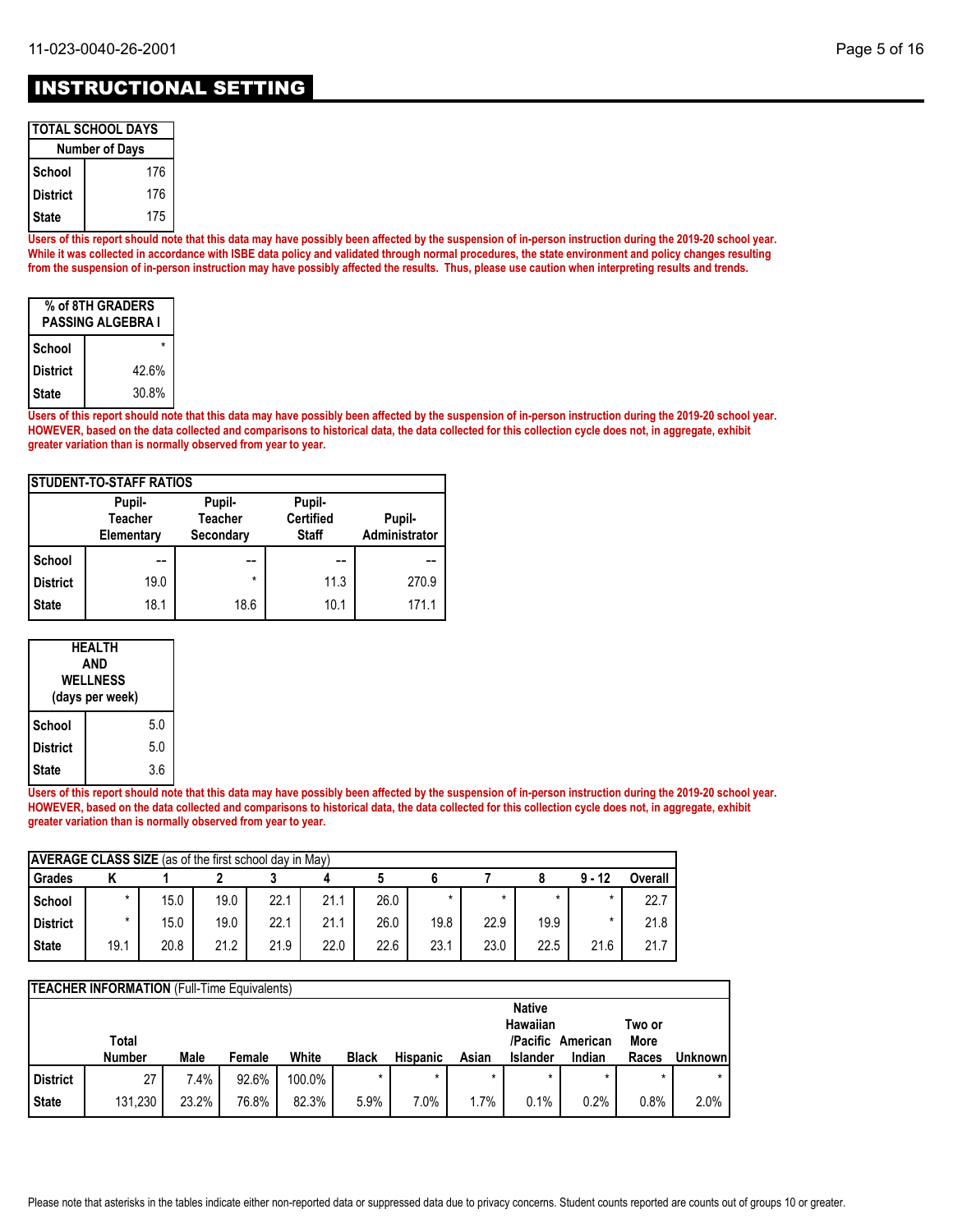#### 11-023-0040-26-2001 Page 6 of 16

| <b>TEACHER INFORMATION (Experience)</b> |                                                            |                                                                |                                                |  |  |  |  |
|-----------------------------------------|------------------------------------------------------------|----------------------------------------------------------------|------------------------------------------------|--|--|--|--|
|                                         |                                                            | % of                                                           | $%$ of                                         |  |  |  |  |
|                                         | Average<br><b>Teaching</b><br><b>Experience</b><br>(Years) | <b>Teachers</b><br>with<br><b>Bachelor's</b><br><b>Degrees</b> | <b>Teachers</b><br>with<br>Master's<br>& Above |  |  |  |  |
| <b>School</b>                           |                                                            |                                                                |                                                |  |  |  |  |
| <b>District</b>                         | 12.7                                                       | 59.3%                                                          | 40.7%                                          |  |  |  |  |
| <b>State</b>                            | 13.4                                                       | 39.6%                                                          | 59.8%                                          |  |  |  |  |

| <b>ITEACHER RETENTION RATE</b> |       |  |                 | <b>IPRINCIPAL TURNOVER (Count)</b> |
|--------------------------------|-------|--|-----------------|------------------------------------|
| l School                       | 83.3% |  | School          | 2.0                                |
| <b>District</b>                | 84.6% |  | <b>District</b> | 1.0                                |
| l State                        | 85.9% |  | <b>State</b>    | 2.0                                |

#### **TEACHER ATTENDANCE RATE**

| School          |       |
|-----------------|-------|
| <b>District</b> | 96.3% |
| <b>State</b>    | 86.6% |

**Users of this report should note that this data may have possibly been affected by the suspension of in-person instruction during the 2019-20 school year. While it was collected in accordance with ISBE data policy and validated through normal procedures, the state environment and policy changes resulting from the suspension of in-person instruction may have possibly affected the results. Thus, please use caution when interpreting results and trends.**

| <b>TEACHER EVALUATION RATE</b> |        |  |  |  |  |
|--------------------------------|--------|--|--|--|--|
| School                         |        |  |  |  |  |
| <b>District</b>                | 100.0% |  |  |  |  |
| <b>State</b>                   | 98.7%  |  |  |  |  |

**Users of this report should note that this data may have possibly been affected by the suspension of in-person instruction during the 2019-20 school year. While it was collected in accordance with ISBE data policy and validated through normal procedures, the state environment and policy changes resulting from the suspension of in-person instruction may have possibly affected the results. Thus, please use caution when interpreting results and trends.**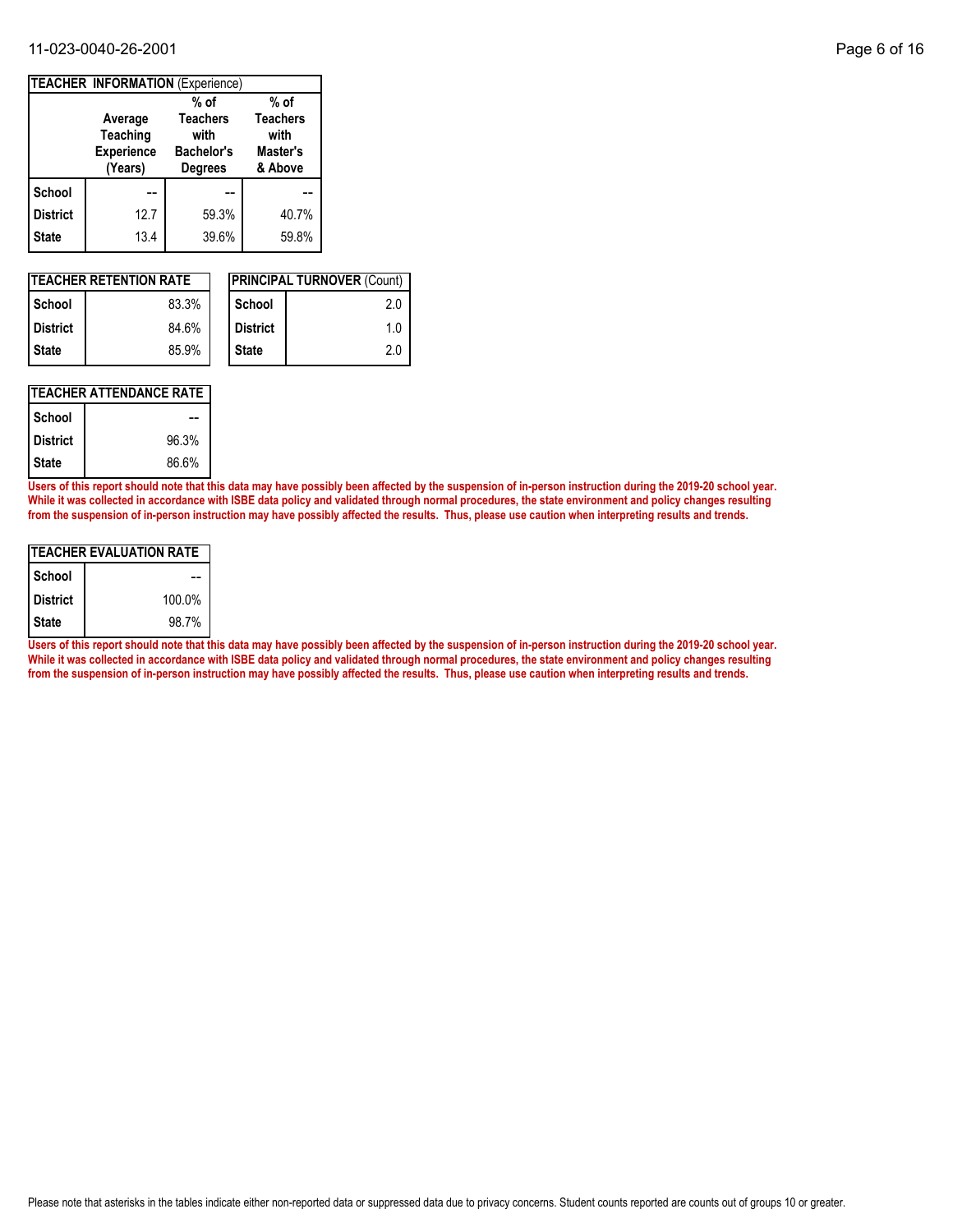## SCHOOL DISTRICT FINANCES

#### **AVERAGE TEACHER/ADMINISTRATOR SALARIES**





| <b>REVENUE BY SOURCE 2018-19</b> |                 |            |         | <b>EXPENDITURE BY FUND 2018-19</b>  |                 |            |         |
|----------------------------------|-----------------|------------|---------|-------------------------------------|-----------------|------------|---------|
|                                  | <b>District</b> | District % | State % |                                     | <b>District</b> | District % | State % |
| <b>Local Property Taxes</b>      | \$4,092,165     | 59.5%      | 60.3%   | <b>Education</b>                    | \$3,882,694     | 64.5%      | 70.4%   |
|                                  |                 |            |         | <b>Operations &amp; Maintenance</b> | \$603,199       | 10.0%      | 7.3%    |
| <b>Other Local Funding</b>       | \$474,593       | 6.9%       | 6.1%    | Transportation                      | \$469,724       | 7.8%       | 3.9%    |
|                                  |                 |            |         | <b>Debt Service</b>                 | \$512,571       | 8.5%       | 8.4%    |
| <b>Evidence-Based Funding</b>    | \$1,376,779     | 20.0%      | 21.7%   | <b>Tort</b>                         | \$194,861       | 3.2%       | 1.2%    |
|                                  |                 |            |         | <b>Municipal Retirement/</b>        |                 |            |         |
| Other State Funding              | \$602,031       | 8.8%       | 4.9%    | <b>Social Security</b>              | \$152,992       | 2.5%       | 1.9%    |
|                                  |                 |            |         | <b>Fire Prevention &amp; Safety</b> | \$73,849        | 1.2%       | 0.6%    |
| Federal Funding                  | \$333,068       | 4.8%       | $7.0\%$ | <b>Capital Projects</b>             | \$128,342       | 2.1%       | 6.3%    |
| <b>TOTAL</b>                     | \$6,878,636     |            |         | <b>TOTAL</b>                        | \$6,018,232     |            |         |

#### **OTHER FINANCIAL INDICATORS**

|            | 2017 Equalized<br><b>Assessed Valuation</b><br>per Pupil | 2017 Total School<br>Tax Rate<br>per \$100 | 2018-19 Instructional<br><b>Expenditure</b><br>per Pupil | 2018-19 Operating<br><b>Expenditure</b><br>per Pupil |  |  |  |  |  |  |
|------------|----------------------------------------------------------|--------------------------------------------|----------------------------------------------------------|------------------------------------------------------|--|--|--|--|--|--|
| l District | \$217,869                                                | 3.94                                       | \$4,446                                                  | \$8,246                                              |  |  |  |  |  |  |
| State      | $***$                                                    | $***$                                      | \$8,582                                                  | \$14.492                                             |  |  |  |  |  |  |

\*\* Due to the way Illinois school districts are configured, state averages for equalized assessed valuation per pupil and total school tax rate per \$100 are not provided.

**Equalized assessed valuation** includes all computed property values upon which a district's local tax rate is calculated.

**Total school tax rate** is a district's total tax rate as it appears on local property tax bills.

**Instructional expenditure per pupil** includes the direct costs of teaching pupils or the interaction between teachers and pupils.

**Operating expenditure per pupil** includes the gross operating cost of a school district excluding summer school, adult education, bond principal retired, and capital expenditures.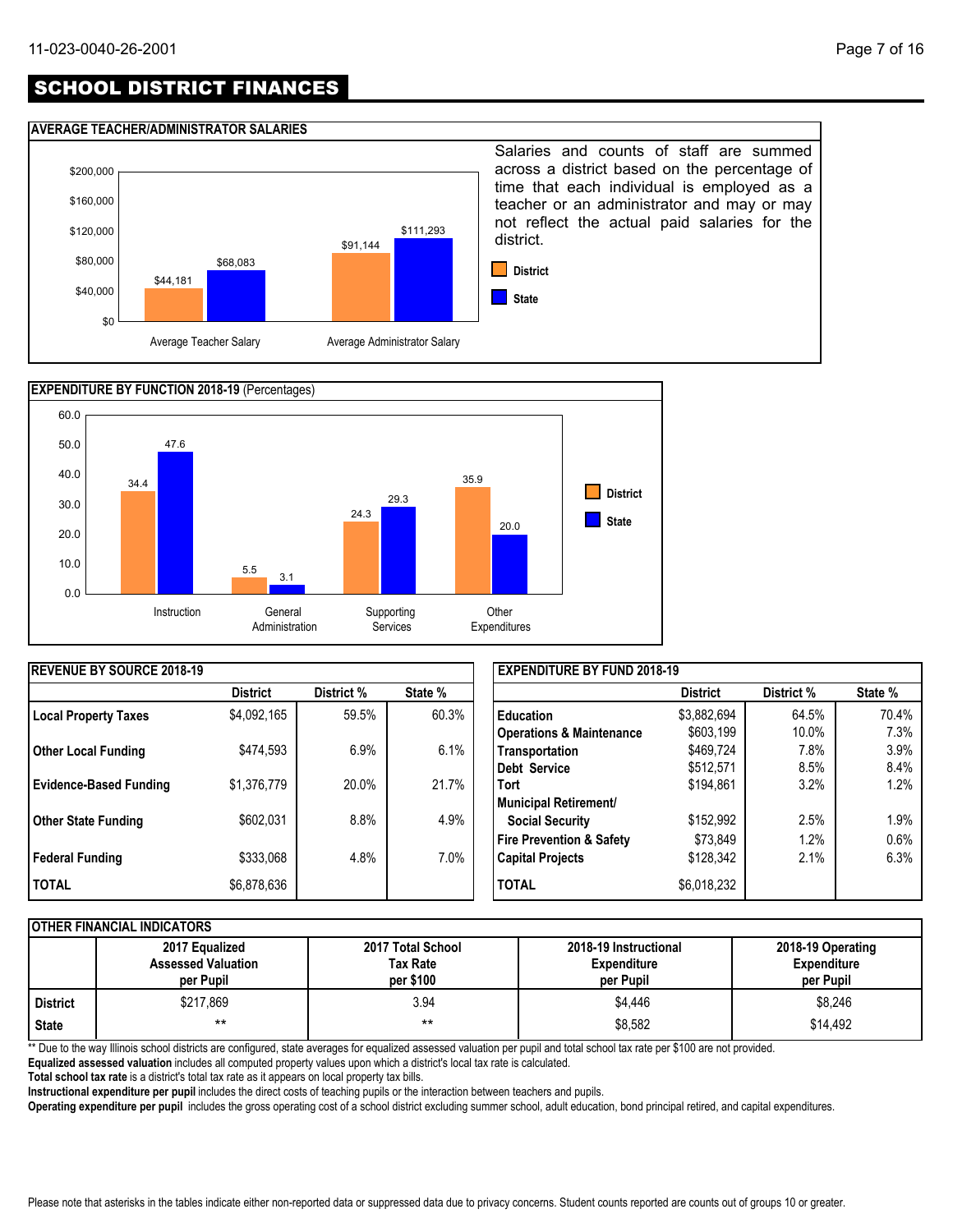## SCHOOL-LEVEL FINANCES

[www.isbe.net/site-based](https://www.isbe.net/site-based). The Every Student Succeeds Act requires LEAs to report school-level expenditure data, beginning with school year 2018-19. LEAs are required to report actual personnel and non-personnel expenditures of both site-specific and district centralized expenditures. These data are self-reported and may differ from Annual Financial Report data. For more information, visit

For Site-Based Expenditure Reporting, enrollment numbers display the average of the enrolled student count on October 1 and March 1 of the reporting year, including all children aged 3 through 21 in grades prekindergarten through 12 served by the LEA or placed in another educational institution by the LEA. Note that students attending only part of each day are counted as proportional students in the count, which may lead to decimal places in the enrollment number.

|                 |                   |       | Site-Level Per-Pupil<br><b>Expenditures</b> |         |       | District Centralized Per-Pupil   Total Per-Pupil Expenditures  <br><b>Expenditures</b> |         |       |                              |         |                   |                              |
|-----------------|-------------------|-------|---------------------------------------------|---------|-------|----------------------------------------------------------------------------------------|---------|-------|------------------------------|---------|-------------------|------------------------------|
|                 | <b>Enrollment</b> |       | Federal State/Local Subtotal                |         |       | Federal State/Local Subtotal                                                           |         |       | Federal State/Local Subtotal |         | <b>Exclusions</b> | Total<br><b>Expenditures</b> |
| School          | 331.00            | \$461 | \$3.134                                     | \$3.595 | \$157 | \$3.478                                                                                | \$3.635 | \$618 | \$6.612                      | \$7.230 |                   |                              |
| <b>District</b> | 670.25            | \$262 | \$4.445                                     | \$4.707 | \$120 | \$2.797                                                                                | \$2.917 | \$382 | \$7.242                      | \$7.625 | \$697.967         | \$5,808,403                  |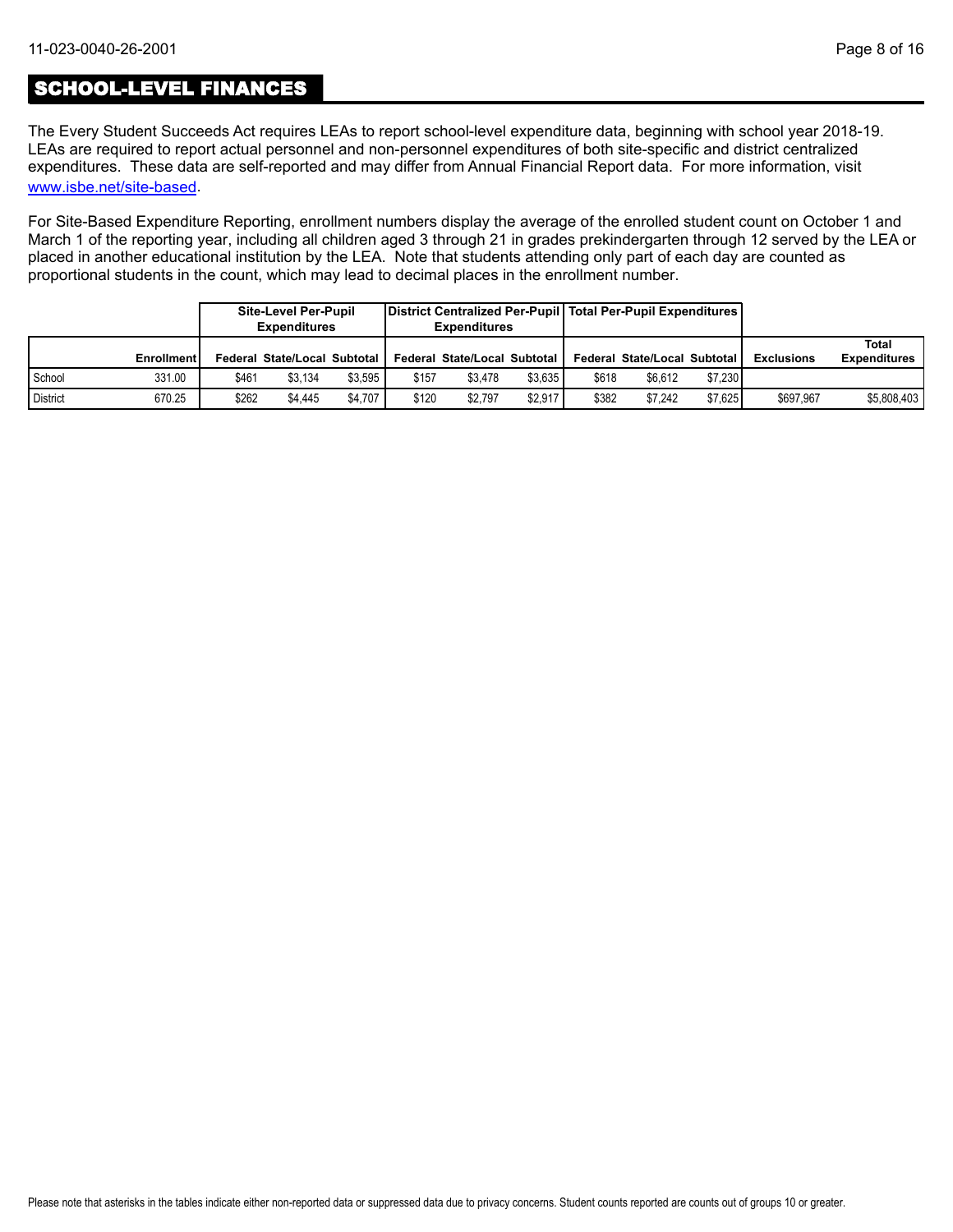### SCHOOL IMPROVEMENT FUNDS

Title I School Improvement - 1003(a) Grant funds are federal Title I funds allocated to districts to support school improvement efforts in schools designated as targeted or comprehensive. Funds must be spent on activities that supplement core programs. Comprehensive schools receive comprehensive support and are required to utilize an approved Learning Partner. Targeted schools receive targeted support and may utilize an approved Learning Partner. Any school utilizing Title I School Improvement - 1003(a) funds must complete an application and School Improvement Report based on a local Board of Education approved School Improvement Plan and submit the Illinois Quality Framework Supporting Rubric. Additional information on the requirements of this grant can be found here:<https://www.isbe.net/Pages/IL-EMPOWER.aspx>

| <b>ISCHOOL IMPROVEMENT FUNDS</b>                                           |                         |                                                                                           |                                                                                     |
|----------------------------------------------------------------------------|-------------------------|-------------------------------------------------------------------------------------------|-------------------------------------------------------------------------------------|
| <b>School Year First</b><br><b>Identified As</b><br><b>Needing Support</b> | <b>Level of Support</b> | Title I School Improvement -<br>1003(a) Funds Received for<br><b>Previous School Year</b> | <b>Reason for Receiving Title I</b><br><b>School Improvement -</b><br>1003(a) Funds |
|                                                                            |                         |                                                                                           |                                                                                     |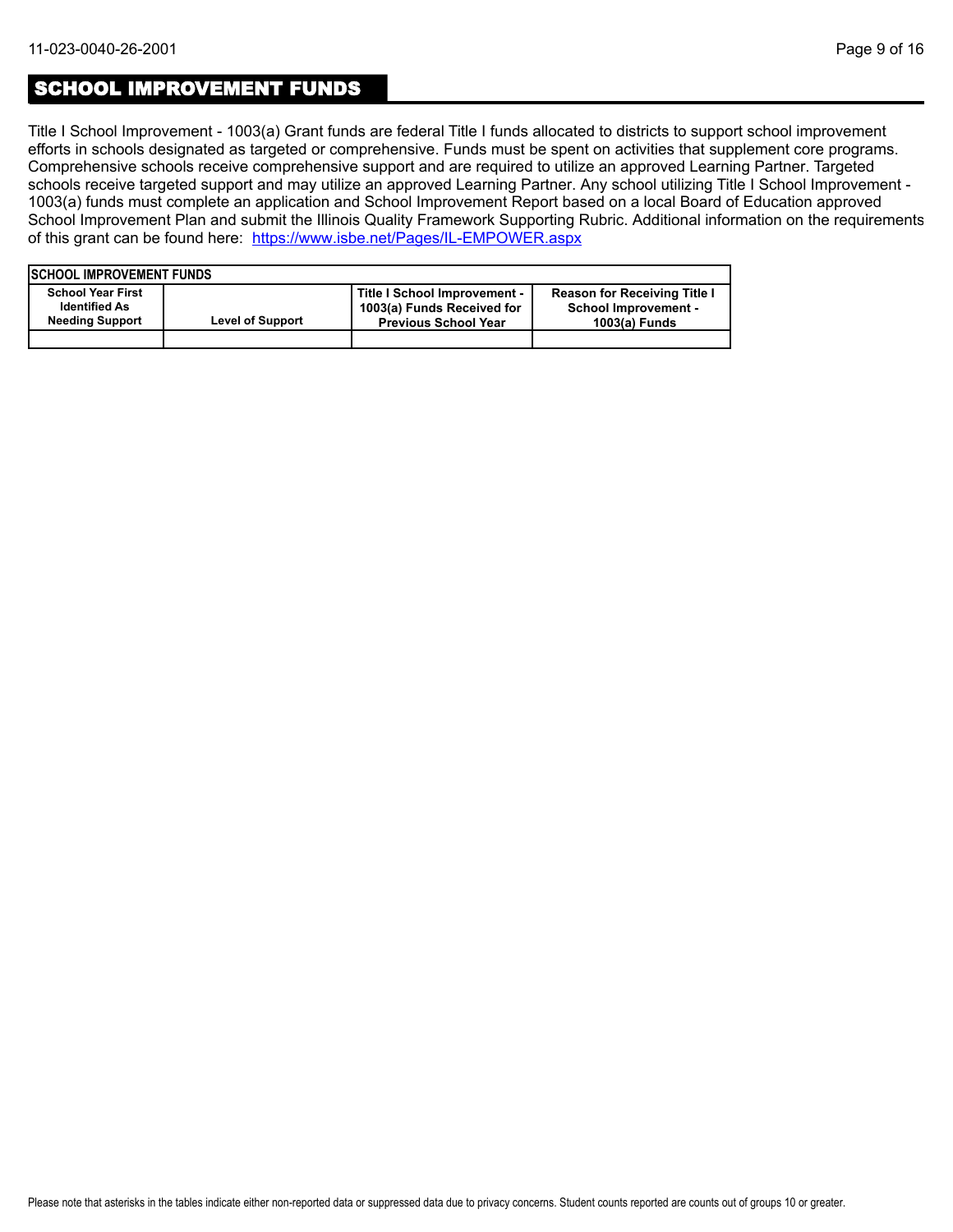## ACADEMIC PERFORMANCE - ASSESSMENTS

The federal Every Student Succeeds Act requires states to provide every school a summative designation. All states were given a waiver of this requirement for school year 2019-2020 due to the impact of COVID-19. The waiver requires that states reissue schools their designations from the previous year. Illinois has four summative designations: Exemplary, Commendable, Targeted Support, and Comprehensive Support. Schools that receive a designation of Targeted Support for particular student groups or Comprehensive Support for the school receive additional funding and resources to build local capacity and improve student outcomes. Multiple measures of school performance and environment determine a school's designation. For more information about Illinois' accountability system please visit [www.isbe.net/summative](http://www.isbe.net/summative)

|                 | <b>ELA PARTICIPATION - ALL TESTS (Demographics)</b> |      |        |       |              |          |       |                                              |                             |                         |                                         |                                        |                            |                      |
|-----------------|-----------------------------------------------------|------|--------|-------|--------------|----------|-------|----------------------------------------------|-----------------------------|-------------------------|-----------------------------------------|----------------------------------------|----------------------------|----------------------|
|                 | All                                                 | Male | Female | White | <b>Black</b> | Hispanic | Asian | <b>Native</b><br>Hawaiian<br><b>Islander</b> | /Pacific American<br>Indian | Two or<br>More<br>Races | Children<br>with<br><b>Disabilities</b> | <b>Students</b><br>with<br><b>IEPs</b> | <b>English</b><br>Learners | Low<br><b>Income</b> |
| School          |                                                     |      |        |       |              |          |       |                                              |                             |                         |                                         |                                        |                            |                      |
| <b>District</b> |                                                     |      |        |       |              |          |       |                                              |                             |                         |                                         |                                        |                            |                      |
| <b>State</b>    |                                                     |      |        |       |              |          |       |                                              |                             |                         |                                         |                                        |                            |                      |

**Due to the suspension of in-person instruction during the 2019-20 school year, the data for this metric is unavailable for use in the School Year 2020 Report Card.**

|                 | MATH PARTICIPATION - ALL TESTS (Demographics) |      |        |       |              |          |       |                           |                   |        |                     |                 |          |        |
|-----------------|-----------------------------------------------|------|--------|-------|--------------|----------|-------|---------------------------|-------------------|--------|---------------------|-----------------|----------|--------|
|                 |                                               |      |        |       |              |          |       | <b>Native</b><br>Hawaiian |                   | Two or | Children            | <b>Students</b> |          |        |
|                 |                                               |      |        |       |              |          |       |                           | /Pacific American | More   | with                | with            | English  | Low    |
|                 | All                                           | Male | Female | White | <b>Black</b> | Hispanic | Asian | Islander                  | Indian            | Races  | <b>Disabilities</b> | <b>IEPs</b>     | Learners | Income |
| School          |                                               |      |        |       |              |          |       |                           |                   |        |                     |                 |          |        |
| <b>District</b> |                                               |      |        |       |              |          |       |                           |                   |        |                     |                 |          |        |
| State           |                                               |      |        |       |              |          |       |                           |                   |        |                     |                 |          |        |
|                 |                                               |      |        |       |              |          |       |                           |                   |        |                     |                 |          |        |

**Due to the suspension of in-person instruction during the 2019-20 school year, the data for this metric is unavailable for use in the School Year 2020 Report Card.**

|                 | <b>SCIENCE PARTICIPATION - ALL TESTS (Demographics)</b> |      |        |       |              |          |       |                           |                   |        |                     |                 |          |        |
|-----------------|---------------------------------------------------------|------|--------|-------|--------------|----------|-------|---------------------------|-------------------|--------|---------------------|-----------------|----------|--------|
|                 |                                                         |      |        |       |              |          |       | <b>Native</b><br>Hawaiian |                   | Two or | Children            | <b>Students</b> |          |        |
|                 |                                                         |      |        |       |              |          |       |                           | /Pacific American | More   | with                | with            | English  | Low    |
|                 | All                                                     | Male | Female | White | <b>Black</b> | Hispanic | Asian | <b>Islander</b>           | Indian            | Races  | <b>Disabilities</b> | <b>IEPs</b>     | Learners | Income |
| School          |                                                         |      |        |       |              |          |       |                           |                   |        |                     |                 |          |        |
| <b>District</b> |                                                         |      |        |       |              |          |       |                           |                   |        |                     |                 |          |        |
| <b>State</b>    |                                                         |      |        |       |              |          |       |                           |                   |        |                     |                 |          |        |
|                 |                                                         |      |        |       |              |          |       |                           |                   |        |                     |                 |          |        |

**Due to the suspension of in-person instruction during the 2019-20 school year, the data for this metric is unavailable for use in the School Year 2020 Report Card.**

#### **NUMBER AND PERCENTAGE OF ENGLISH LEARNERS EXEMPTED FROM ASSESSMENT**

No English Learners are exempted from assessment, including those who are newly arrived in the U.S. Previously, states could exempt newly arrived English Learners from ELA testing only. Under ESSA, states have flexibility in how they test and use scores from newly arrived English Learners. Per the approved Illinois ESSA State Plan, "Illinois will assess newly arrived ELs, enrolled in their first year in U.S. schools, in grades 3-12 in academic content areas: English language arts, mathematics, and science. Data from the first-year assessments will not be included in accountability determinations, but serve solely for baseline purposes."

Please note that asterisks in the tables indicate either non-reported data or suppressed data due to privacy concerns. Student counts reported are counts out of groups 10 or greater.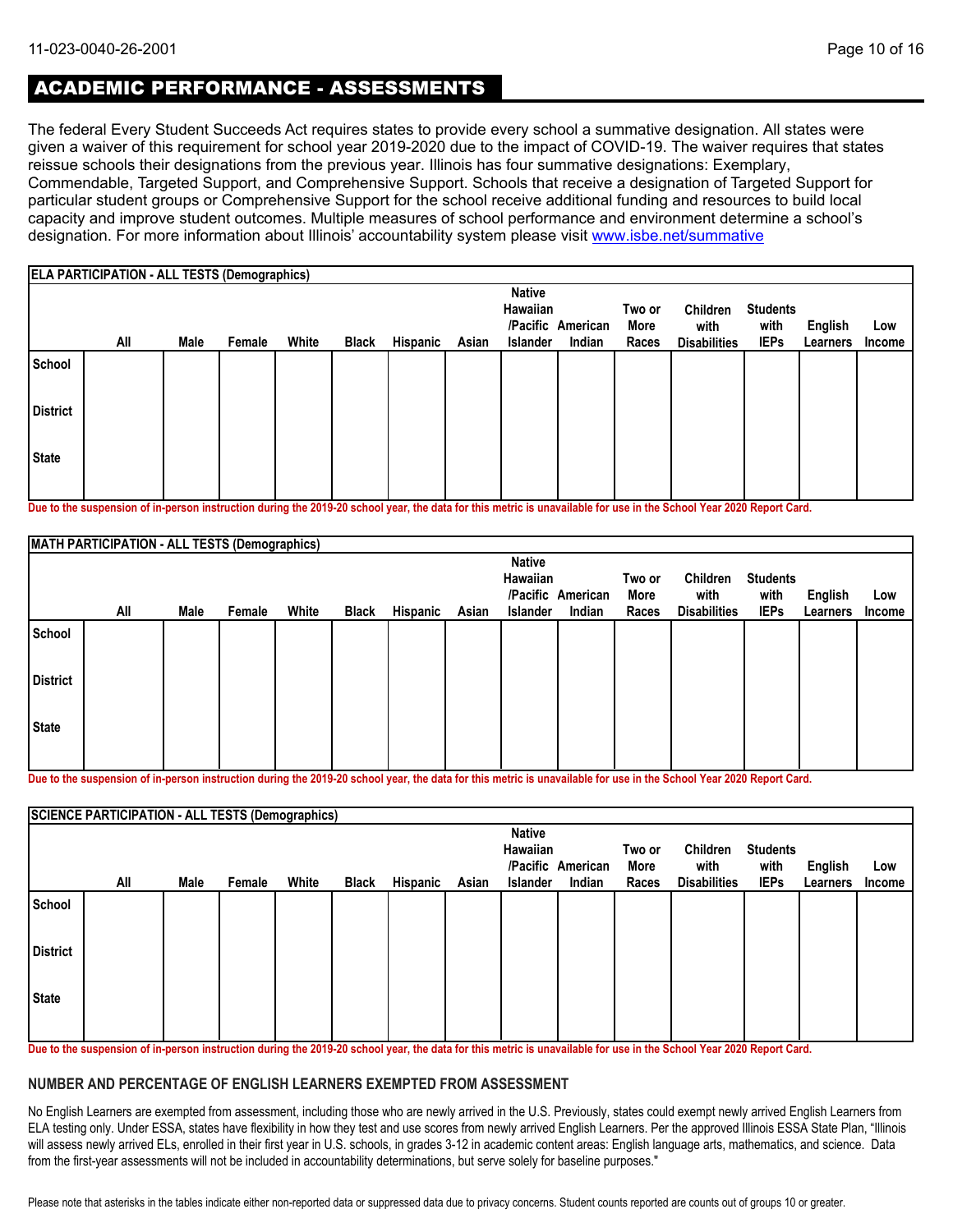|                 | <b>IAR ELA PARTICIPATION (Demographics)</b>                                                                                                               |      |        |       |              |          |       |                                              |                             |                         |                                                |                                        |                     |               |
|-----------------|-----------------------------------------------------------------------------------------------------------------------------------------------------------|------|--------|-------|--------------|----------|-------|----------------------------------------------|-----------------------------|-------------------------|------------------------------------------------|----------------------------------------|---------------------|---------------|
|                 | All                                                                                                                                                       | Male | Female | White | <b>Black</b> | Hispanic | Asian | <b>Native</b><br>Hawaiian<br><b>Islander</b> | /Pacific American<br>Indian | Two or<br>More<br>Races | <b>Children</b><br>with<br><b>Disabilities</b> | <b>Students</b><br>with<br><b>IEPs</b> | English<br>Learners | Low<br>Income |
| School          |                                                                                                                                                           |      |        |       |              |          |       |                                              |                             |                         |                                                |                                        |                     |               |
| <b>District</b> |                                                                                                                                                           |      |        |       |              |          |       |                                              |                             |                         |                                                |                                        |                     |               |
| <b>State</b>    |                                                                                                                                                           |      |        |       |              |          |       |                                              |                             |                         |                                                |                                        |                     |               |
|                 | Bur to the comparation of the comparational contract the AAA AA school compatibility are distinguished and the Contract and Coloral Victo AAAA Burgul And |      |        |       |              |          |       |                                              |                             |                         |                                                |                                        |                     |               |

**Due to the suspension of in-person instruction during the 2019-20 school year, the data for this metric is unavailable for use in the School Year 2020 Report Card.**

|                 | <b>IAR MATH PARTICIPATION (Demographics)</b> |      |        |       |              |          |       |                                              |                             |                         |                                         |                                        |                                   |               |
|-----------------|----------------------------------------------|------|--------|-------|--------------|----------|-------|----------------------------------------------|-----------------------------|-------------------------|-----------------------------------------|----------------------------------------|-----------------------------------|---------------|
|                 | All                                          | Male | Female | White | <b>Black</b> | Hispanic | Asian | <b>Native</b><br>Hawaiian<br><b>Islander</b> | /Pacific American<br>Indian | Two or<br>More<br>Races | Children<br>with<br><b>Disabilities</b> | <b>Students</b><br>with<br><b>IEPs</b> | <b>English</b><br><b>Learners</b> | Low<br>Income |
| School          |                                              |      |        |       |              |          |       |                                              |                             |                         |                                         |                                        |                                   |               |
| <b>District</b> |                                              |      |        |       |              |          |       |                                              |                             |                         |                                         |                                        |                                   |               |
| <b>State</b>    |                                              |      |        |       |              |          |       |                                              |                             |                         |                                         |                                        |                                   |               |

**Due to the suspension of in-person instruction during the 2019-20 school year, the data for this metric is unavailable for use in the School Year 2020 Report Card.**

|                 | SAT ELA PARTICIPATION (Demographics) |      |        |       |              |          |       |                                              |                             |                         |                                         |                                        |                     |               |
|-----------------|--------------------------------------|------|--------|-------|--------------|----------|-------|----------------------------------------------|-----------------------------|-------------------------|-----------------------------------------|----------------------------------------|---------------------|---------------|
|                 | All                                  | Male | Female | White | <b>Black</b> | Hispanic | Asian | <b>Native</b><br><b>Hawaiian</b><br>Islander | /Pacific American<br>Indian | Two or<br>More<br>Races | Children<br>with<br><b>Disabilities</b> | <b>Students</b><br>with<br><b>IEPs</b> | English<br>Learners | Low<br>Income |
| School          |                                      |      |        |       |              |          |       |                                              |                             |                         |                                         |                                        |                     |               |
| <b>District</b> |                                      |      |        |       |              |          |       |                                              |                             |                         |                                         |                                        |                     |               |
| State           |                                      |      |        |       |              |          |       |                                              |                             |                         |                                         |                                        |                     |               |

**Due to the suspension of in-person instruction during the 2019-20 school year, the data for this metric is unavailable for use in the School Year 2020 Report Card.**

|                 | SAT MATH PARTICIPATION (Demographics) |      |        |       |              |          |       |                                       |                             |                         |                                         |                                        |                     |               |
|-----------------|---------------------------------------|------|--------|-------|--------------|----------|-------|---------------------------------------|-----------------------------|-------------------------|-----------------------------------------|----------------------------------------|---------------------|---------------|
|                 | All                                   | Male | Female | White | <b>Black</b> | Hispanic | Asian | <b>Native</b><br>Hawaiian<br>Islander | /Pacific American<br>Indian | Two or<br>More<br>Races | Children<br>with<br><b>Disabilities</b> | <b>Students</b><br>with<br><b>IEPs</b> | English<br>Learners | Low<br>Income |
| School          |                                       |      |        |       |              |          |       |                                       |                             |                         |                                         |                                        |                     |               |
| <b>District</b> |                                       |      |        |       |              |          |       |                                       |                             |                         |                                         |                                        |                     |               |
| State           |                                       |      |        |       |              |          |       |                                       |                             |                         |                                         |                                        |                     |               |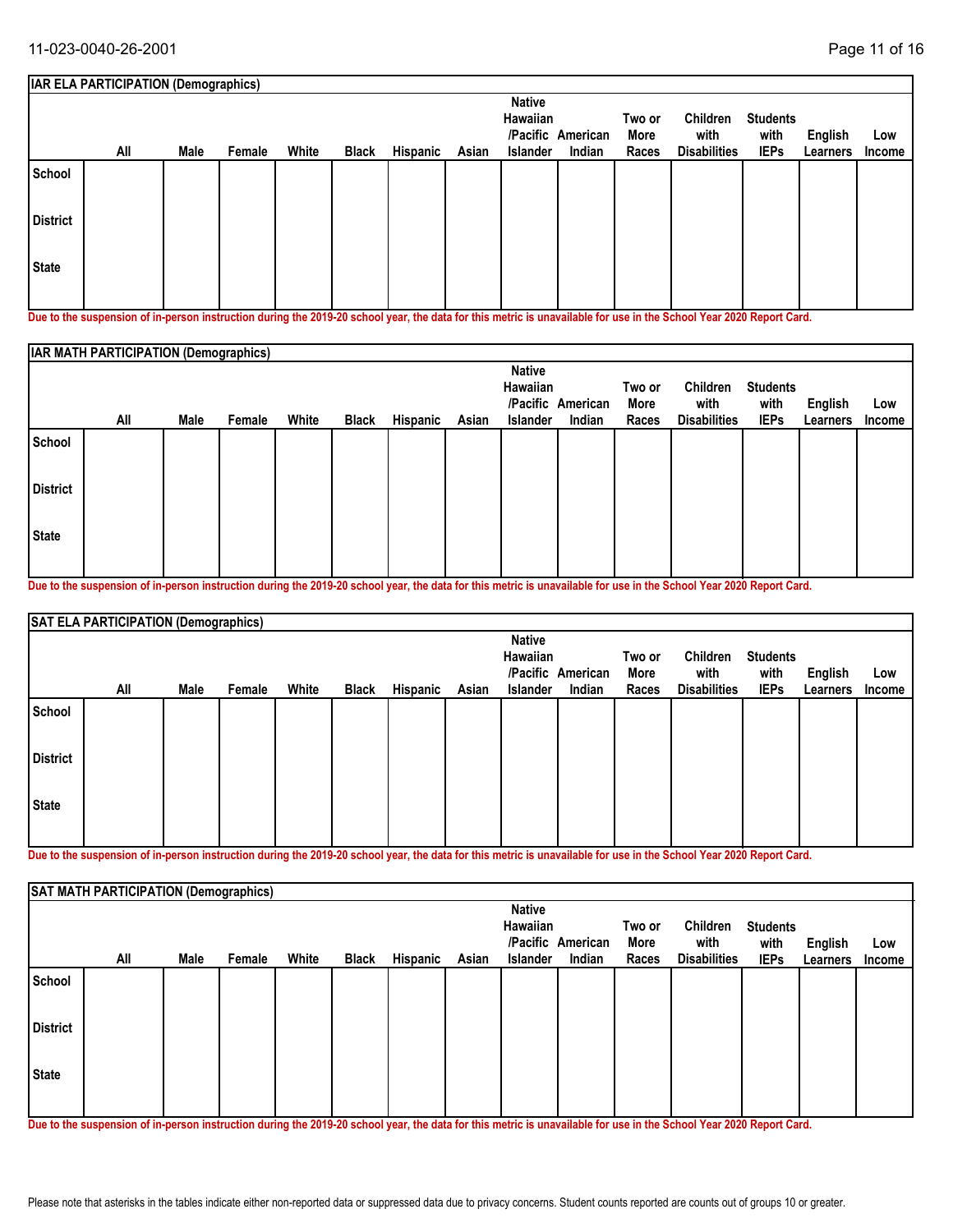|                 | DLM-AA ELA PARTICIPATION (Demographics)                                                                                                                    |      |        |       |              |          |       |                                              |                             |                         |                                         |                                        |                     |                      |
|-----------------|------------------------------------------------------------------------------------------------------------------------------------------------------------|------|--------|-------|--------------|----------|-------|----------------------------------------------|-----------------------------|-------------------------|-----------------------------------------|----------------------------------------|---------------------|----------------------|
|                 | All                                                                                                                                                        | Male | Female | White | <b>Black</b> | Hispanic | Asian | <b>Native</b><br>Hawaiian<br><b>Islander</b> | /Pacific American<br>Indian | Two or<br>More<br>Races | Children<br>with<br><b>Disabilities</b> | <b>Students</b><br>with<br><b>IEPs</b> | English<br>Learners | Low<br><b>Income</b> |
| School          |                                                                                                                                                            |      |        |       |              |          |       |                                              |                             |                         |                                         |                                        |                     |                      |
| <b>District</b> |                                                                                                                                                            |      |        |       |              |          |       |                                              |                             |                         |                                         |                                        |                     |                      |
| l State         |                                                                                                                                                            |      |        |       |              |          |       |                                              |                             |                         |                                         |                                        |                     |                      |
|                 | Dua ta tha ananantan af in naman inaturatiwa dimina tha 9040.90 aghaal wan tha data farthis matuja in manailahla farma in tha Cabaal Vaau 9090 Danaut Caud |      |        |       |              |          |       |                                              |                             |                         |                                         |                                        |                     |                      |

**Due to the suspension of in-person instruction during the 2019-20 school year, the data for this metric is unavailable for use in the School Year 2020 Report Card.**

|                 | DLM-AA MATH PARTICIPATION (Demographics) |      |        |       |              |          |       |                                       |                             |                         |                                         |                                        |                            |                      |
|-----------------|------------------------------------------|------|--------|-------|--------------|----------|-------|---------------------------------------|-----------------------------|-------------------------|-----------------------------------------|----------------------------------------|----------------------------|----------------------|
|                 | All                                      | Male | Female | White | <b>Black</b> | Hispanic | Asian | <b>Native</b><br>Hawaiian<br>Islander | /Pacific American<br>Indian | Two or<br>More<br>Races | Children<br>with<br><b>Disabilities</b> | <b>Students</b><br>with<br><b>IEPs</b> | <b>English</b><br>Learners | Low<br><b>Income</b> |
| School          |                                          |      |        |       |              |          |       |                                       |                             |                         |                                         |                                        |                            |                      |
| <b>District</b> |                                          |      |        |       |              |          |       |                                       |                             |                         |                                         |                                        |                            |                      |
| <b>State</b>    |                                          |      |        |       |              |          |       |                                       |                             |                         |                                         |                                        |                            |                      |

**Due to the suspension of in-person instruction during the 2019-20 school year, the data for this metric is unavailable for use in the School Year 2020 Report Card.**

|                 | DLM-AA SCIENCE PARTICIPATION (Demographics) |      |        |       |              |          |       |                 |                   |        |                     |                 |          |        |
|-----------------|---------------------------------------------|------|--------|-------|--------------|----------|-------|-----------------|-------------------|--------|---------------------|-----------------|----------|--------|
|                 |                                             |      |        |       |              |          |       | <b>Native</b>   |                   |        |                     |                 |          |        |
|                 |                                             |      |        |       |              |          |       | Hawaiian        |                   | Two or | Children            | <b>Students</b> |          |        |
|                 |                                             |      |        |       |              |          |       |                 | /Pacific American | More   | with                | with            | English  | Low    |
|                 | All                                         | Male | Female | White | <b>Black</b> | Hispanic | Asian | <b>Islander</b> | Indian            | Races  | <b>Disabilities</b> | <b>IEPs</b>     | Learners | Income |
| School          |                                             |      |        |       |              |          |       |                 |                   |        |                     |                 |          |        |
| <b>District</b> |                                             |      |        |       |              |          |       |                 |                   |        |                     |                 |          |        |
| State           |                                             |      |        |       |              |          |       |                 |                   |        |                     |                 |          |        |
|                 |                                             |      |        |       |              |          |       |                 |                   |        |                     |                 |          |        |

**Due to the suspension of in-person instruction during the 2019-20 school year, the data for this metric is unavailable for use in the School Year 2020 Report Card.**

|                 | <b>ISA PARTICIPATION (Demographics)</b> |      |        |       |              |          |       |                                       |                             |                         |                                         |                                        |                            |               |
|-----------------|-----------------------------------------|------|--------|-------|--------------|----------|-------|---------------------------------------|-----------------------------|-------------------------|-----------------------------------------|----------------------------------------|----------------------------|---------------|
|                 | All                                     | Male | Female | White | <b>Black</b> | Hispanic | Asian | <b>Native</b><br>Hawaiian<br>Islander | /Pacific American<br>Indian | Two or<br>More<br>Races | Children<br>with<br><b>Disabilities</b> | <b>Students</b><br>with<br><b>IEPs</b> | <b>English</b><br>Learners | Low<br>Income |
| School          |                                         |      |        |       |              |          |       |                                       |                             |                         |                                         |                                        |                            |               |
| <b>District</b> |                                         |      |        |       |              |          |       |                                       |                             |                         |                                         |                                        |                            |               |
| State           |                                         |      |        |       |              |          |       |                                       |                             |                         |                                         |                                        |                            |               |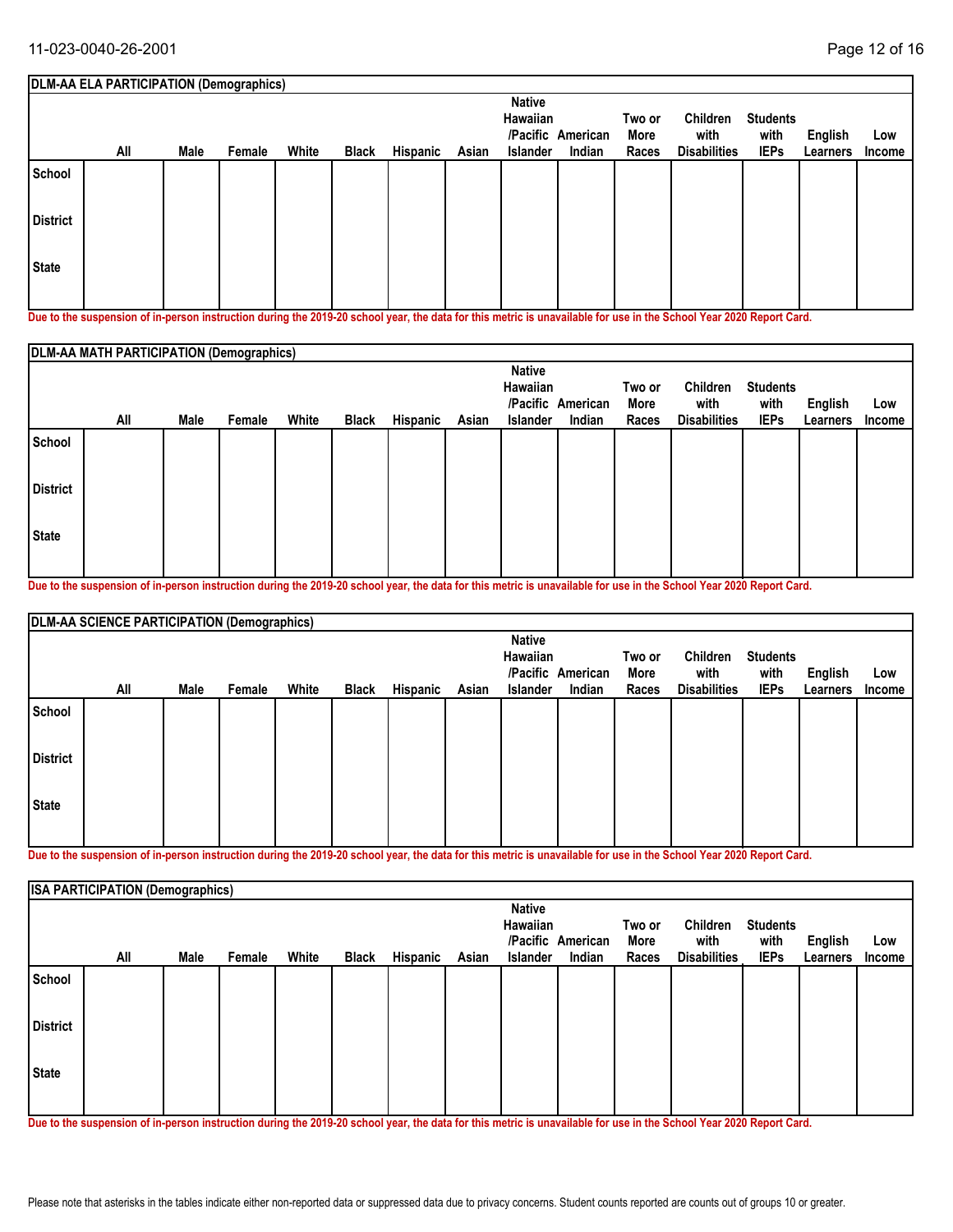#### 11-023-0040-26-2001 Page 13 of 16

|                 | <b>ELA PROFICIENCY - ALL TESTS (Demographics)</b> |      |        |       |       |                |                           |                   |        |
|-----------------|---------------------------------------------------|------|--------|-------|-------|----------------|---------------------------|-------------------|--------|
|                 |                                                   |      |        |       |       |                | <b>Native</b><br>Hawaiian |                   | Two or |
|                 | All                                               |      |        |       |       |                |                           | /Pacific American | More   |
|                 | <b>Students</b>                                   | Male | Female | White | Black | Hispanic Asian | Islander                  | Indian            | Races  |
| School          |                                                   |      |        |       |       |                |                           |                   |        |
| <b>District</b> |                                                   |      |        |       |       |                |                           |                   |        |
| <b>State</b>    |                                                   |      |        |       |       |                |                           |                   |        |
|                 |                                                   |      |        |       |       |                |                           |                   |        |

**Due to the suspension of in-person instruction during the 2019-20 school year, the data for this metric is unavailable for use in the School Year 2020 Report Card.**

|                 | <b>ELA PROFICIENCY - ALL TESTS (Demographics Continued)</b> |                                        |                            |               |                  |  |                     |          |  |  |  |  |
|-----------------|-------------------------------------------------------------|----------------------------------------|----------------------------|---------------|------------------|--|---------------------|----------|--|--|--|--|
|                 | <b>Children</b><br>with<br><b>Disabilities</b>              | <b>Students</b><br>with<br><b>IEPs</b> | <b>English</b><br>Learners | Low<br>Income | Homeless Migrant |  | Youth<br>In<br>Care | Military |  |  |  |  |
| <b>School</b>   |                                                             |                                        |                            |               |                  |  |                     |          |  |  |  |  |
| <b>District</b> |                                                             |                                        |                            |               |                  |  |                     |          |  |  |  |  |
| <b>State</b>    |                                                             |                                        |                            |               |                  |  |                     |          |  |  |  |  |

**Due to the suspension of in-person instruction during the 2019-20 school year, the data for this metric is unavailable for use in the School Year 2020 Report Card.**

|                 | <b>MATH PROFICIENCY - ALL TESTS (Demographics)</b> |      |        |       |       |                         |                           |                             |                         |
|-----------------|----------------------------------------------------|------|--------|-------|-------|-------------------------|---------------------------|-----------------------------|-------------------------|
|                 | All<br><b>Students</b>                             | Male | Female | White | Black | Hispanic Asian Islander | <b>Native</b><br>Hawaiian | /Pacific American<br>Indian | Two or<br>More<br>Races |
| School          |                                                    |      |        |       |       |                         |                           |                             |                         |
| <b>District</b> |                                                    |      |        |       |       |                         |                           |                             |                         |
| <b>State</b>    |                                                    |      |        |       |       |                         |                           |                             |                         |

**Due to the suspension of in-person instruction during the 2019-20 school year, the data for this metric is unavailable for use in the School Year 2020 Report Card.**

|                 | <b>Children</b><br>with | <b>Students</b><br>with | English  | Low    |                  | Youth<br><b>In</b> |          |
|-----------------|-------------------------|-------------------------|----------|--------|------------------|--------------------|----------|
|                 | <b>Disabilities</b>     | <b>IEPs</b>             | Learners | Income | Homeless Migrant | Care               | Military |
| <b>School</b>   |                         |                         |          |        |                  |                    |          |
| <b>District</b> |                         |                         |          |        |                  |                    |          |
| <b>State</b>    |                         |                         |          |        |                  |                    |          |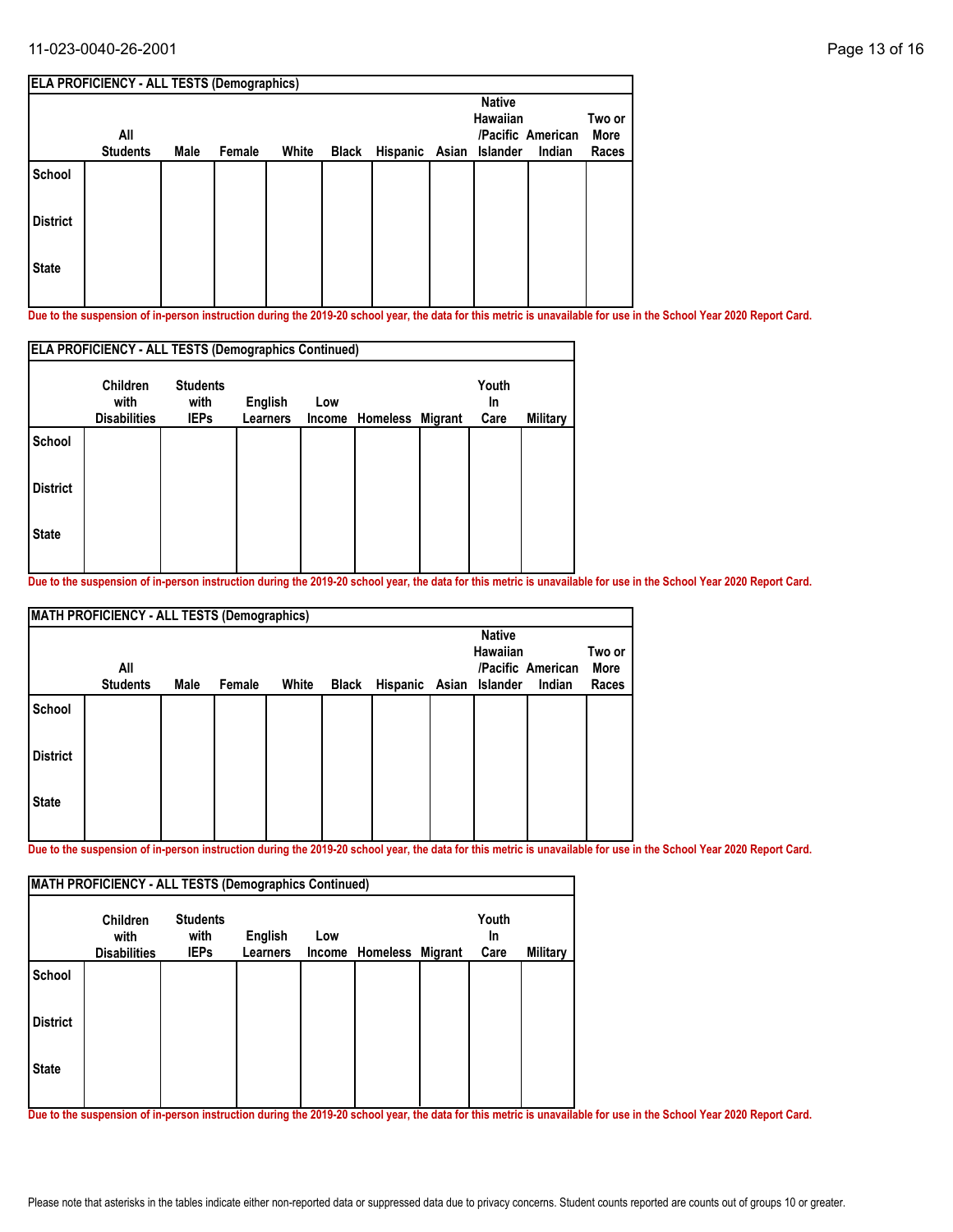#### 11-023-0040-26-2001 Page 14 of 16

| <b>SCIENCE PROFICIENCY - ALL TESTS (Demographics)</b> |                 |      |        |       |       |  |                           |                         |                             |  |  |  |
|-------------------------------------------------------|-----------------|------|--------|-------|-------|--|---------------------------|-------------------------|-----------------------------|--|--|--|
| All                                                   |                 |      |        |       |       |  | <b>Native</b><br>Hawaiian |                         | Two or<br>More<br>Races     |  |  |  |
|                                                       |                 |      |        |       |       |  |                           |                         |                             |  |  |  |
|                                                       |                 |      |        |       |       |  |                           |                         |                             |  |  |  |
|                                                       |                 |      |        |       |       |  |                           |                         |                             |  |  |  |
|                                                       | <b>Students</b> | Male | Female | White | Black |  |                           | Hispanic Asian Islander | /Pacific American<br>Indian |  |  |  |

**Due to the suspension of in-person instruction during the 2019-20 school year, the data for this metric is unavailable for use in the School Year 2020 Report Card.**

|                 | <b>SCIENCE PROFICIENCY - ALL TESTS (Demographics Continued)</b> |                                        |                            |     |                 |         |             |          |  |  |  |  |
|-----------------|-----------------------------------------------------------------|----------------------------------------|----------------------------|-----|-----------------|---------|-------------|----------|--|--|--|--|
|                 | <b>Children</b><br>with<br><b>Disabilities</b>                  | <b>Students</b><br>with<br><b>IEPs</b> | English<br><b>Learners</b> | Low |                 |         | Youth<br>In |          |  |  |  |  |
| School          |                                                                 |                                        |                            |     | Income Homeless | Migrant | Care        | Military |  |  |  |  |
| <b>District</b> |                                                                 |                                        |                            |     |                 |         |             |          |  |  |  |  |
| <b>State</b>    |                                                                 |                                        |                            |     |                 |         |             |          |  |  |  |  |
|                 |                                                                 |                                        |                            |     |                 |         |             |          |  |  |  |  |

|                 | <b>EL PROFICIENCY ON ACCESS</b> |         |                                                 |         |         |                    |                         |
|-----------------|---------------------------------|---------|-------------------------------------------------|---------|---------|--------------------|-------------------------|
|                 | #<br><b>ELS</b>                 | Tested  | %<br><b>Participation Proficient Proficient</b> |         | %       | Long<br>Term<br>EL | %<br>Long<br>Term<br>EL |
| School          | $\star$                         | $\star$ | $\star$                                         | $\star$ | $\star$ | $\star$            |                         |
| <b>District</b> | ÷                               | $\star$ | $\star$                                         | $\star$ | $\star$ | *                  |                         |
| <b>State</b>    | 223,399                         | 220,920 | 98.9%                                           | 17,503  | 7.9%    | 20,127             | 9.0%                    |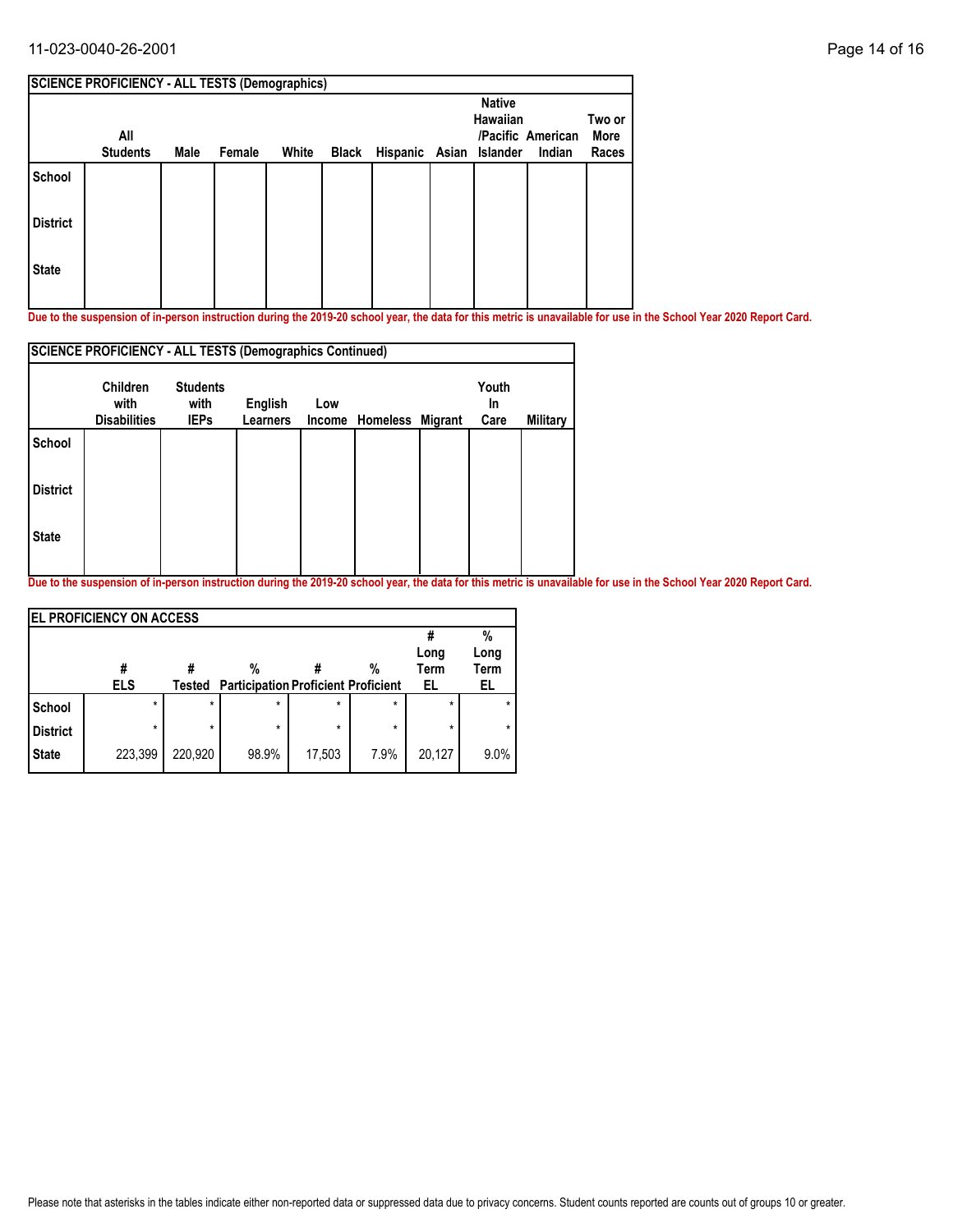|                 | <b>MEAN ELA GROWTH PERCENTILE - IAR (Demographics)</b> |             |        |       |              |          |       |                                                   |                    |                         |
|-----------------|--------------------------------------------------------|-------------|--------|-------|--------------|----------|-------|---------------------------------------------------|--------------------|-------------------------|
|                 | All<br><b>Students</b>                                 | <b>Male</b> | Female | White | <b>Black</b> | Hispanic | Asian | <b>Native</b><br>Hawaiian<br>/Pacific<br>Islander | American<br>Indian | Two or<br>More<br>Races |
| School          |                                                        |             |        |       |              |          |       |                                                   |                    |                         |
| <b>District</b> |                                                        |             |        |       |              |          |       |                                                   |                    |                         |
| <b>State</b>    |                                                        |             |        |       |              |          |       |                                                   |                    |                         |

**Due to the suspension of in-person instruction during the 2019-20 school year, the data for this metric is unavailable for use in the School Year 2020 Report Card.**

| <b>Children</b>     | <b>Students</b> |                 |                |     | Youth                                                                         |          |
|---------------------|-----------------|-----------------|----------------|-----|-------------------------------------------------------------------------------|----------|
| <b>Disabilities</b> | <b>IEPs</b>     | <b>Learners</b> | Income         |     | Care                                                                          | Military |
|                     |                 |                 |                |     |                                                                               |          |
|                     |                 |                 |                |     |                                                                               |          |
|                     |                 |                 |                |     |                                                                               |          |
|                     | with            | with            | <b>English</b> | Low | MEAN ELA GROWTH PERCENTILE - IAR (Demographics Continued)<br>Homeless Migrant | In       |

**Due to the suspension of in-person instruction during the 2019-20 school year, the data for this metric is unavailable for use in the School Year 2020 Report Card.**

|                 | <b>MEAN MATH GROWTH PERCENTILE - IAR (Demographics)</b> |      |        |       |              |          |       |                                                   |                    |                         |
|-----------------|---------------------------------------------------------|------|--------|-------|--------------|----------|-------|---------------------------------------------------|--------------------|-------------------------|
|                 | All<br><b>Students</b>                                  | Male | Female | White | <b>Black</b> | Hispanic | Asian | <b>Native</b><br>Hawaiian<br>/Pacific<br>Islander | American<br>Indian | Two or<br>More<br>Races |
| School          |                                                         |      |        |       |              |          |       |                                                   |                    |                         |
| <b>District</b> |                                                         |      |        |       |              |          |       |                                                   |                    |                         |
| State           |                                                         |      |        |       |              |          |       |                                                   |                    |                         |

**Due to the suspension of in-person instruction during the 2019-20 school year, the data for this metric is unavailable for use in the School Year 2020 Report Card.**

| MEAN MATH GROWTH PERCENTILE - IAR (Demographics Continued) |                                                |                                        |                            |               |                  |  |                            |                 |  |  |  |  |
|------------------------------------------------------------|------------------------------------------------|----------------------------------------|----------------------------|---------------|------------------|--|----------------------------|-----------------|--|--|--|--|
|                                                            | <b>Children</b><br>with<br><b>Disabilities</b> | <b>Students</b><br>with<br><b>IEPs</b> | English<br><b>Learners</b> | Low<br>Income | Homeless Migrant |  | Youth<br><b>In</b><br>Care | <b>Military</b> |  |  |  |  |
| <b>School</b>                                              |                                                |                                        |                            |               |                  |  |                            |                 |  |  |  |  |
| <b>District</b>                                            |                                                |                                        |                            |               |                  |  |                            |                 |  |  |  |  |
| <b>State</b>                                               |                                                |                                        |                            |               |                  |  |                            |                 |  |  |  |  |
|                                                            |                                                |                                        |                            |               |                  |  |                            |                 |  |  |  |  |